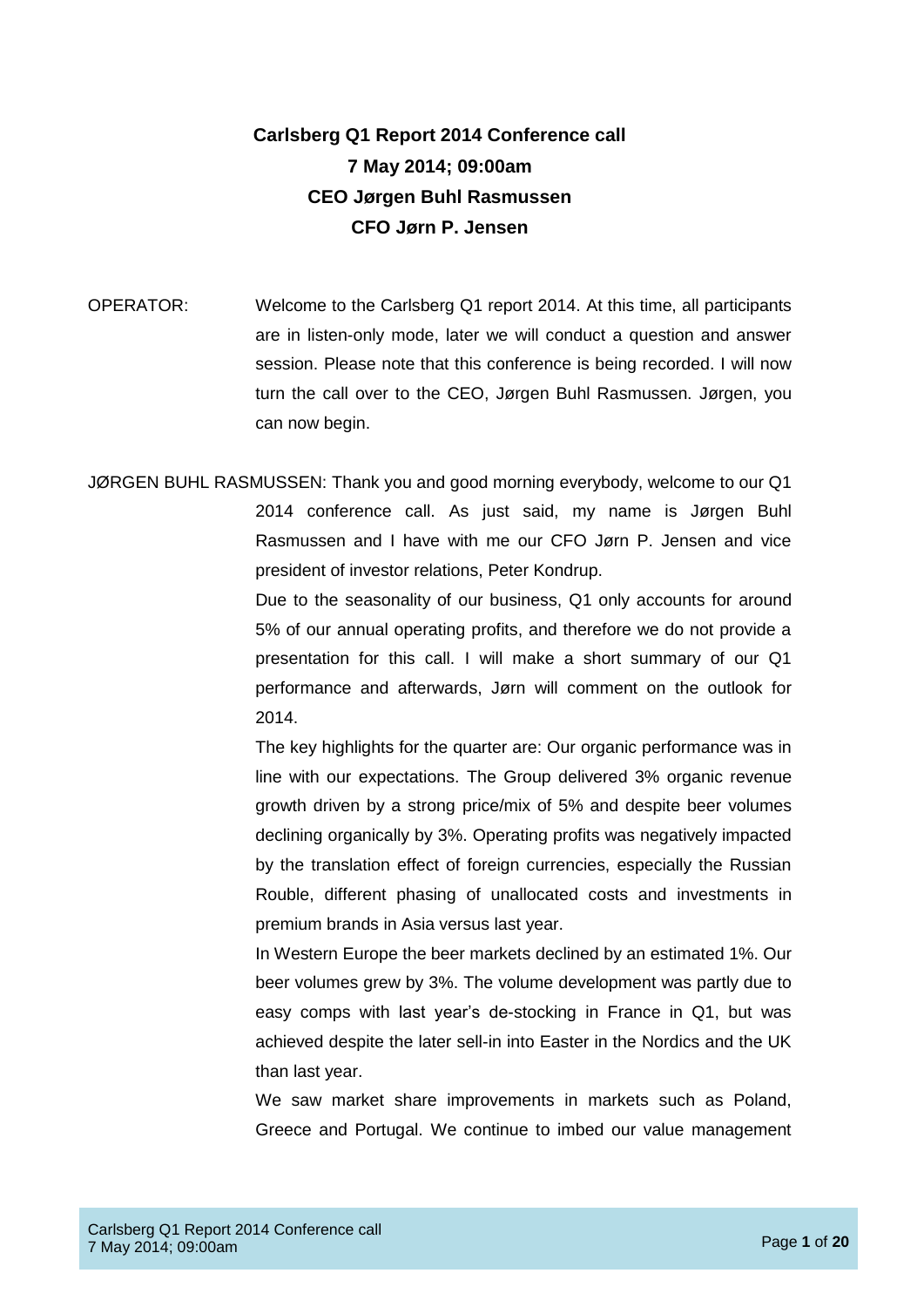tools, driving price, mix and market shares. Organic operating profit in Western Europe grew 11% and again, numbers were helped by the last year's French de-stocking while the Easter effect and higher BSP1 costs impact negatively. We implemented BSP1 in the UK in March and are now well into the preparation for the next three markets to go live simultaneously in the autumn.

In Eastern Europe, the Russian market declined by an estimated 5% due to the final year over year impact from kiosk closures, the uncertain macro environment and the weaker economic growth. The Ukrainian beer market declined by mid-single-digit percentages as the very challenging macroeconomic environment more than offset the better weather conditions this year compared to last year. Our business in Ukraine has been operating with very limited disruption and we've been able to produce, sell and distribute our products across the country. We are, of course, closely monitoring the situation in the region, being in touch with all relevant stakeholders. Our Eastern European volumes declined by 7%.

We continued the positive market share trend in Russia and grew our share by 20bp to 38.4%. Revenue per hectolitre for Eastern Europe grew strongly by 11% driven by price increases and mix improvements. Due to the strong price mix improvement, organic gross profit grew by mid-single-digit percentages and by double digit percentages per hectolitre. The gross profit improvement was, however, offset by the negative operational leverage in our fixed cost base in a seasonally small Q1 and consequently, operating profit declined.

The Asian markets continued the growth in the first quarter. Our Asian beer volumes grew by 17% driven by the consolidation of Chongqing brewery. Organically, volumes declined by 5%, cycling a strong 14% organic volume growth last year. Our volumes were negatively impacted by the different timing of the Chinese New Year as well as our deliberate decision this year to discontinue unprofitable volumes in China, the slowdown in Vietnam and also bad weather in Xinjiang. Adjusting for these, beer volumes grew organically by low-single-digit percentages. Price/mix grew by 6%, mainly as a result of a strong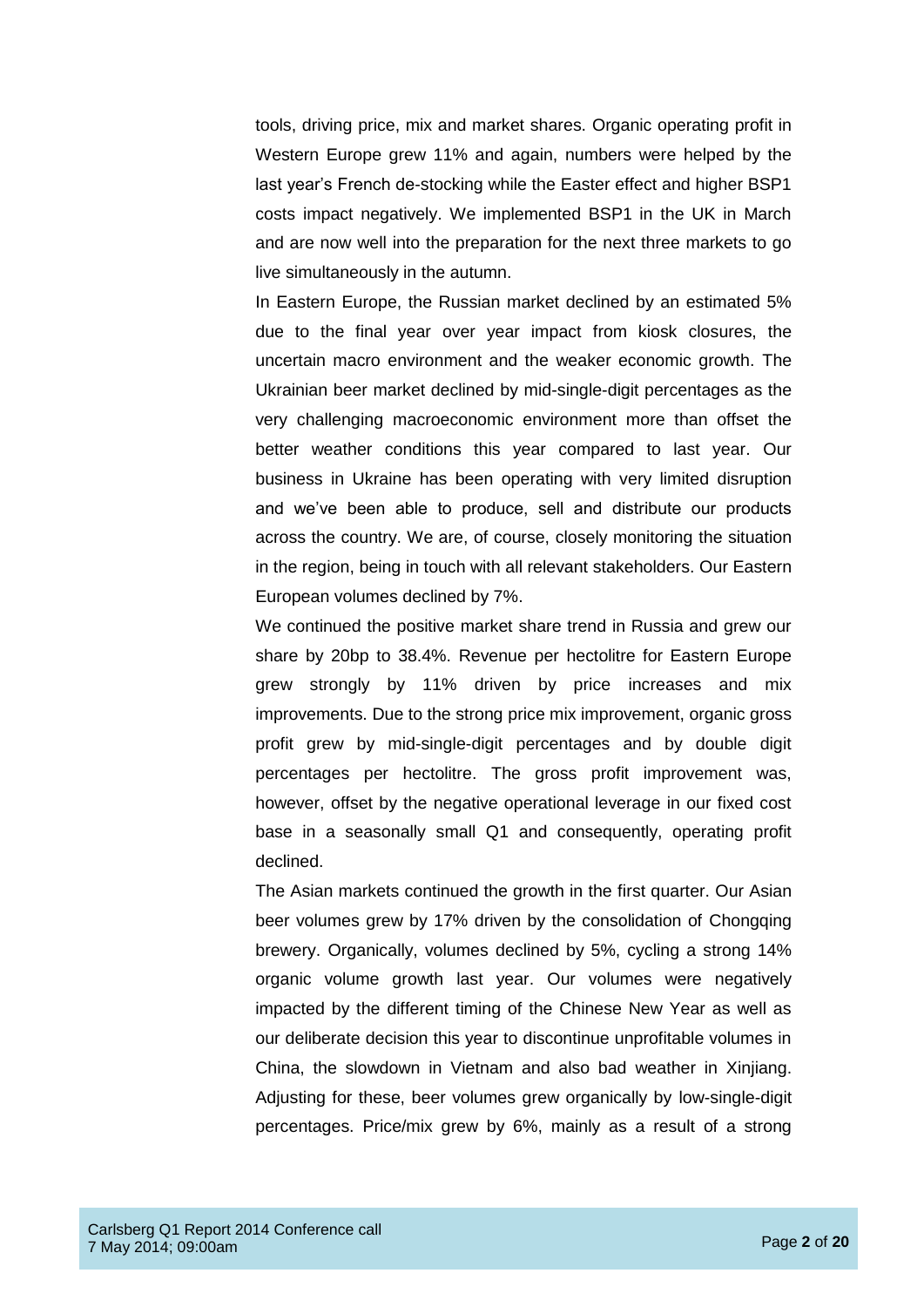double digit price/mix in China, which was positively impacted by the decision to reduce unprofitable volumes, price increases and market share gains of our international premium brands. Asian gross profit grew organically by mid-single-digit percentages. We continue to invest in the Asian growth opportunities, such as the establishment of our business in Myanmar and increased marketing investments behind our premium brands. These growth investments in addition to a different phasing of marketing costs versus last year led to an organic decline in operating profits in Asia of 9%. As expected, the operating profit margin declined by 440bp of which 200bp was due to the consolidation of Chongqing brewery.

The Group's overall agenda for 2014 has not changed since we reported our full year results in February. It includes driving efficiencies across all areas of the Group in addition to developing and deploying sales and marketing tools, innovations, further strengthening of local power brands and rolling out and supporting our international premium brands.

With this, I will hand over to Jørn who will now give a few comments related to our 2014 outlook.

JØRN P. JENSEN: Thank you. And as Jørgen just explained, our organic Q1 results were in line with our expectations and consequently, we maintain our outlook of the high-single-digit percentage growth in organic operating profit. The outlook is maintained in spite of that we now assume that the Russian market will decline by mid-single-digit percentages, versus our previous assumptions of a low-single-digit decline. This is a consequence of the macro development in the country. The impact of the expected lower Russian market and the overall macro environment in Russia and Ukraine will be offset by our continued positive performance in other regions, in particular Western Europe, positive price/mix across the Group and overall cost consciousness.

> Due to the significant currency headwind, most notably from Eastern European currencies, we have adjusted reported results expectations and now expect reported operating profit and adjusted net profit to grow by low-single-digit percentages versus previous mid-single-digit.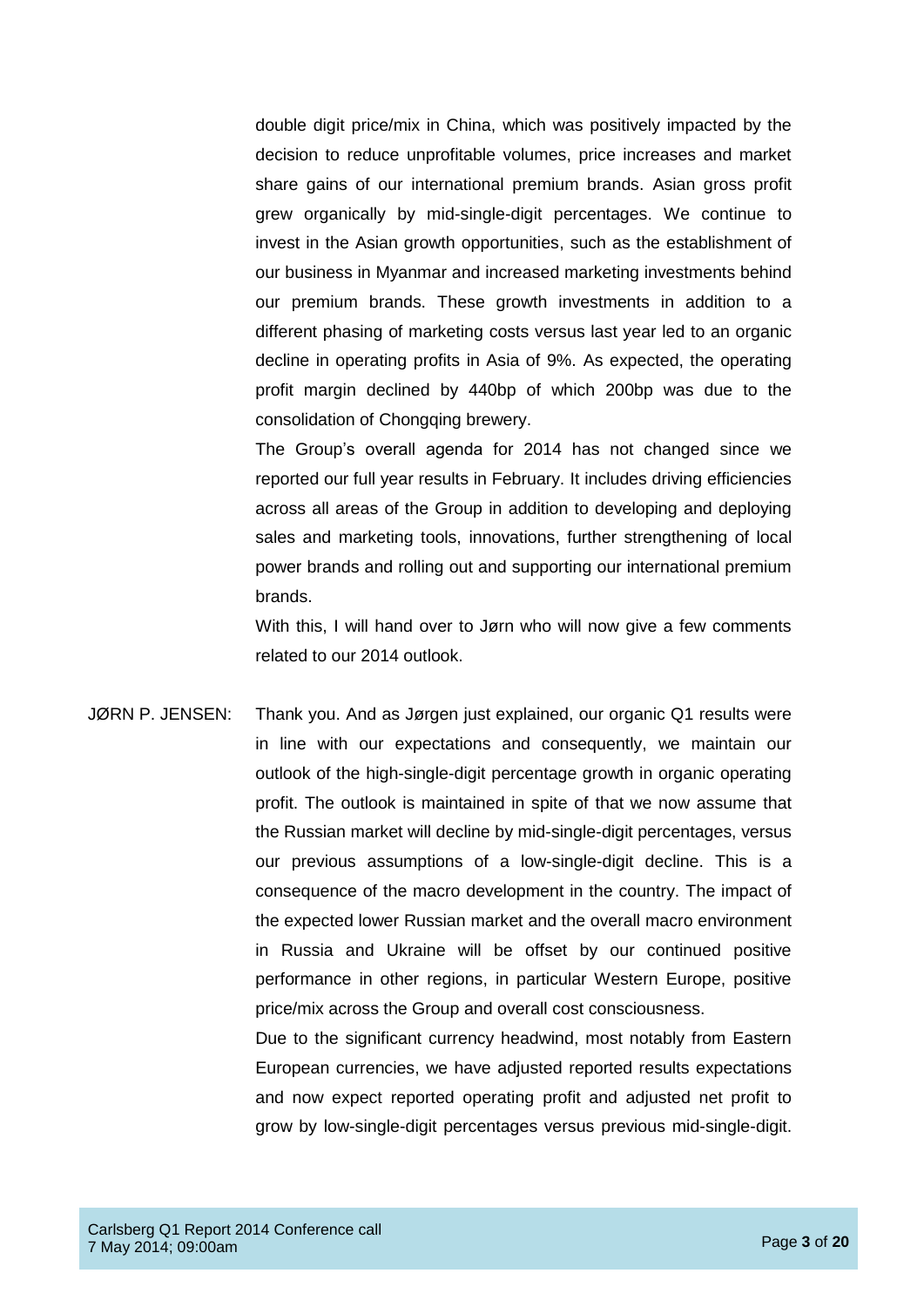With this, we are happy to take questions.

- OPERATOR: Thank you, we will now begin the question and answer session. If you have a question, please press star and then one on your touch tone phone. If you wish to be removed from the queue, please press the hash key or the pound sign. Once again, if you have a question, please press star and then one on your touch tone phone. Our first question will come from Mr Søren Samsøe from SEB; you can now go ahead, sir.
- SØREN SAMSØE: Thank you. First of all a question regarding Asia where you achieved quite strong price/mix, but the margin is declining and as you explained, higher marketing investments is behind this. But can you just elaborate a little bit on the phasing on the marketing investments for the rest of the year? Can we expect the margins will then go up later in the year so you will use less on marketing or how does that look? Secondly, if you could comment regarding Finland, I mean as I understand it, you have already paid for the tax case in Finland that's been up in the media recently, so can you confirm that even if you lose this case you will not have to pay anything further in relation to this, and that if you win it, you will actually get cash back? And then thirdly, if you could comment on your market share in Russia which is up, how does the sort of competitive environment look later in the year? I understand some of your competitors have been re-listed with some of the retailers, does this make it more difficult later in the year to gain market share? Thank you.
- JØRGEN BUHL RASMUSSEN: Søren, if I start with Asia and your question about marketing investment, assume our marketing investment as a percent of revenue will be broadly in line with what we had last year on average for the full year.
- JØRN P. JENSEN: Finland, yes, so you're basically right that this case in Finland, which by the way has been portrayed in the media as a tax evasion case, so just for clarity, that is not what we're talking about, we're just not in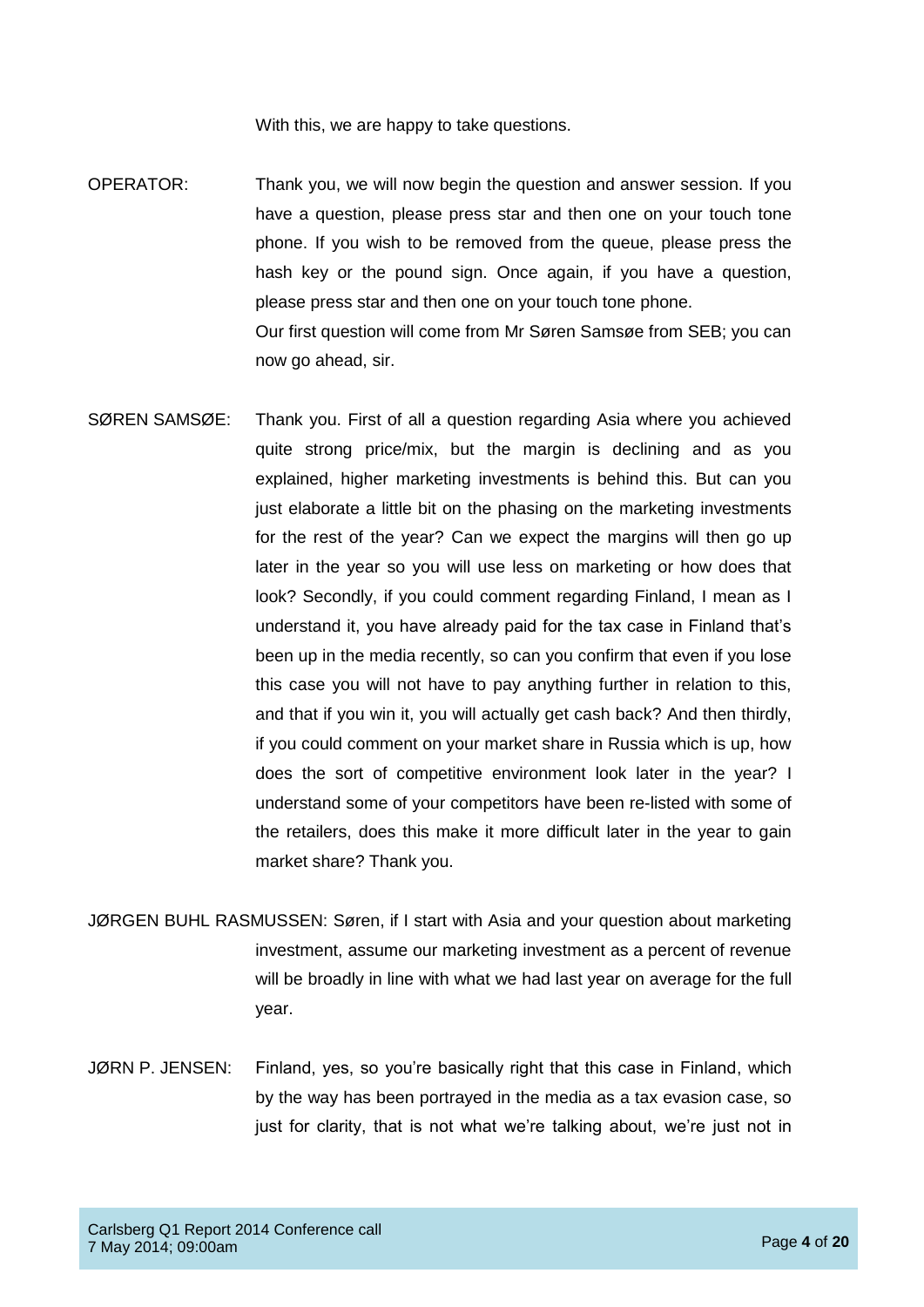agreement with the Finnish tax authorities on how to understand Finnish tax law, actually. So yes, we were asked to increase our taxable income in Finland in 2011 and we paid the difference. We still object to this increase in taxable income and that is why we have now appealed the case in Finland.

So yes, when it comes to cash flow consequences, then you're right, we have paid and that, of course, if we win the case, then we will get the money back including interest and so on.

- JØRGEN BUHL RASMUSSEN: And regarding market share, Russia as you rightly state, we are slightly up in Q1 on market share and basically, in both channels – modern trade and traditional channel – slightly up. If I look at competitors, I would say we see more of what we saw last year. In terms of competitive trends, I would say fairly rational pricing but still very competitive as always in Russia. But we don't see irrational pricing. Yes, some were de-listed in some key accounts some time back and I think probably most are all back in key accounts again, but on average does not really change the kind of trend line on market share. So we don't see a big change in Q1 compared to what we in general discussed in 2013 on developments.
- SØREN SAMSØE: And the strong price/mix you achieved in Q1, you should be able to see similar development going forward?
- JØRGEN BUHL RASMUSSEN: It's probably high end we look at the price/mix for the first quarter, because we're benefiting also from many price increases from last year, but we will see positive price/mix for the year, yes.
- SØREN SAMSØE: Okay, thank you very much.
- OPERATOR: Our next question will come from Mr Ian Shackleton from Nomura; you can now go ahead, sir.
- IAN SHACKLETON: Yes, good morning. Going back to Jørn Jensen's details on the outlook and I think there were three offsetting facts he quoted to offset the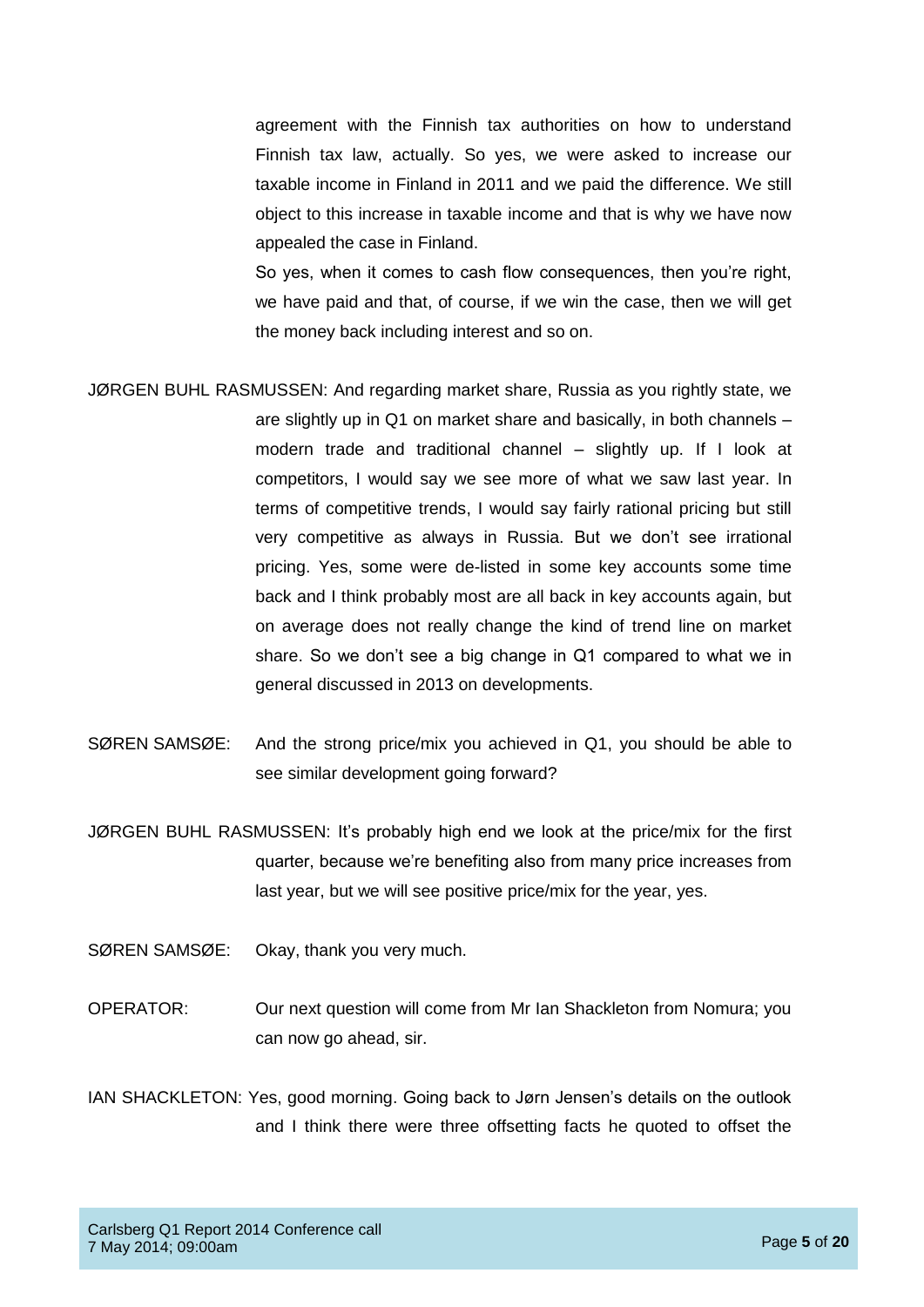weaker Russian market, I just want to get a bit more clarity on that. The first factor was Western Europe and are we talking about Western Europe profits as a whole being better and what's driving that? You then talked about price/mix and I'm assuming that's for the Group as a whole but it sounds like a lot of that is focussed on Russia. And thirdly, there was talk about costs and I wanted to enquire whether there was further cost cutting programmes planned over and above what was there perhaps last year.

JØRN P. JENSEN: Ian, you're basically right, so it is that in Western Europe it is a little all over, we are doing - on the commercial side, we are doing very well as we have been doing for the last quarters. So on commercial execution, it is on how much we are able to get our pricing up, the positive price/mix in Western Europe as well. It is the effects of the many, many different cost programmes that are going on, it's actually not more from BSP than expected, it's more kind of all the other underlying programmes, smaller programmes that go on in each and every market.

> The positive price/mix is not just Eastern Europe, it is also as we also just discussed, Asia. That is doing very well on price/mix. And then finally, this cost consciousness, that is in general throughout the Group region by region, function by function including headquarter and we will be even more cost conscious so to speak this year than we have been. So it is quite broadly based this offsetting impact.

- IAN SHACKLETON: And just to be clear, on Eastern Europe with the plus 11% price/mix, this is net revenue, so this is over and above covering the higher duty hike that came in in January?
- JØRN P. JENSEN: This is net effect to us, so in that sense, yes.

IAN SHACKLETON: And is that a sustainable number for the full year? It's a very big number you've got there, Jørn.

JØRN P. JENSEN: That was what Jørgen tried to say before, that this is probably a little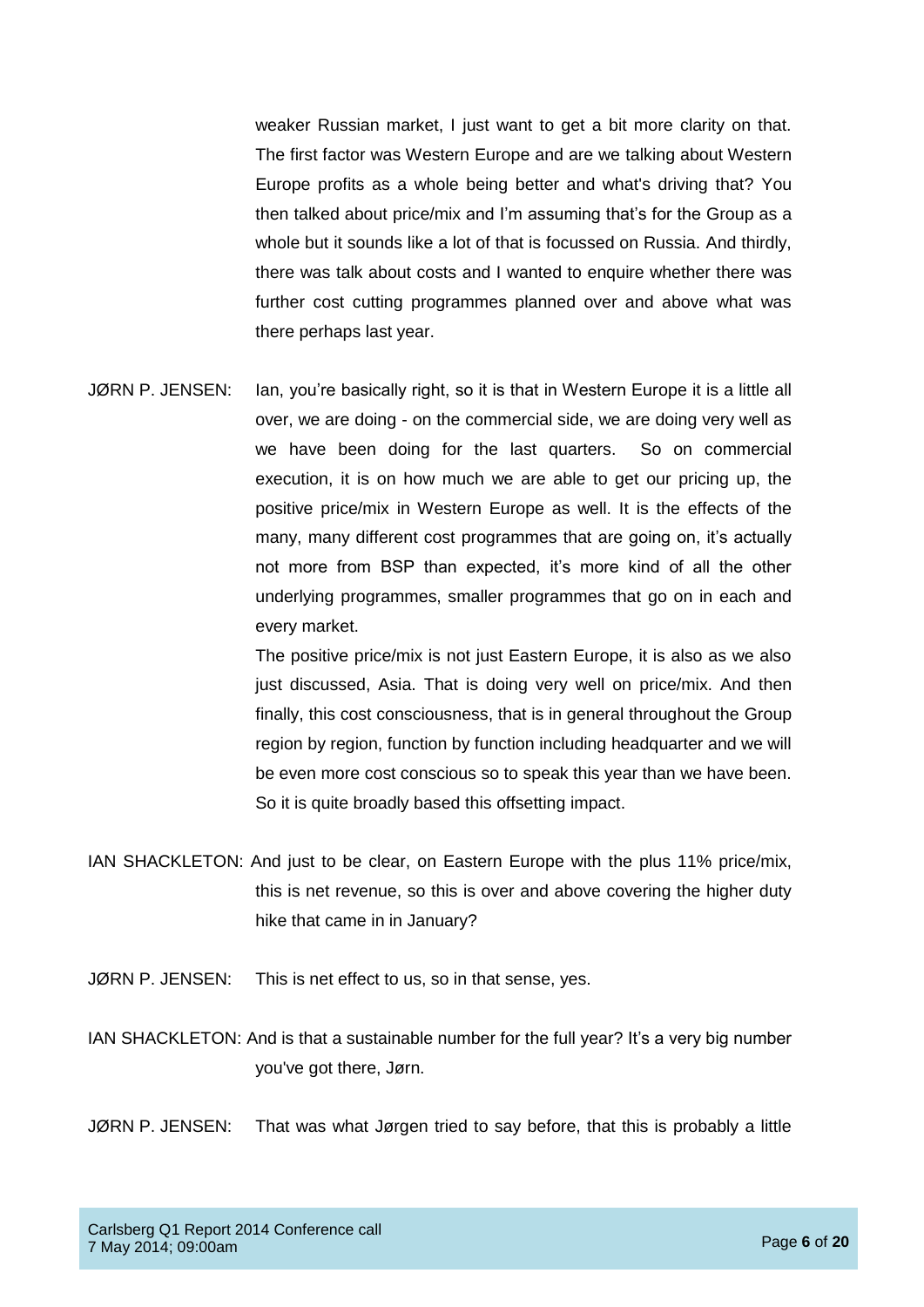bit in the high end, but is not way off.

JØRGEN BUHL RASMUSSEN: Just to put it into perspective, if you take the first quarter, we see slight positive benefit from mix and then great benefit from pricing but yes for the full year we won't see 11%, we will see slightly less.

IAN SHACKLETON: Very good, thank you.

- OPERATOR: Our next question will come from Nik Oliver from Merrill Lynch. You can now go ahead, sir.
- NIK OLIVER: Hey, good morning guys. Just two questions from my side; one more again on the Russian pricing. Just a comment in the statement about healthy growth in value terms in Russia. Is that a comment about value at the retail level or at the manufacturer level? And secondly, on market share, clearly good trends for you in the quarter but we also saw another big jump up in the other segment in terms of share. Is anything structural going on there or is that just sort of general down trading in line with the softer consumer?
- JØRGEN BUHL RASMUSSEN: The value question I would say is both at let's say at our sites, so the industry, so we are benefiting as we just discussed significantly from price/mix. So we benefit from price/mix but also we do see healthy value growth in terms of consumer, so total markets is down in volume but if you take Quarter 1, it's still up in value because of price increase year on year to the consumer. We're looking at a price increase on average of you take Quarter 1 versus Quarter 1 last year to the consumer in consumer price, being around the 10%. And with the volume declining by 5%, you can say the consumer spent about 5% more on beer on Quarter 1 versus last year.

To your second point about market share, yes, we still see the others group being around 20-21%. As we have always said, we can't see this continuing going up. There has been a - not a structural change but I think with the crisis as we have discussed many times, there was a shift where everyone connected more to local community; there was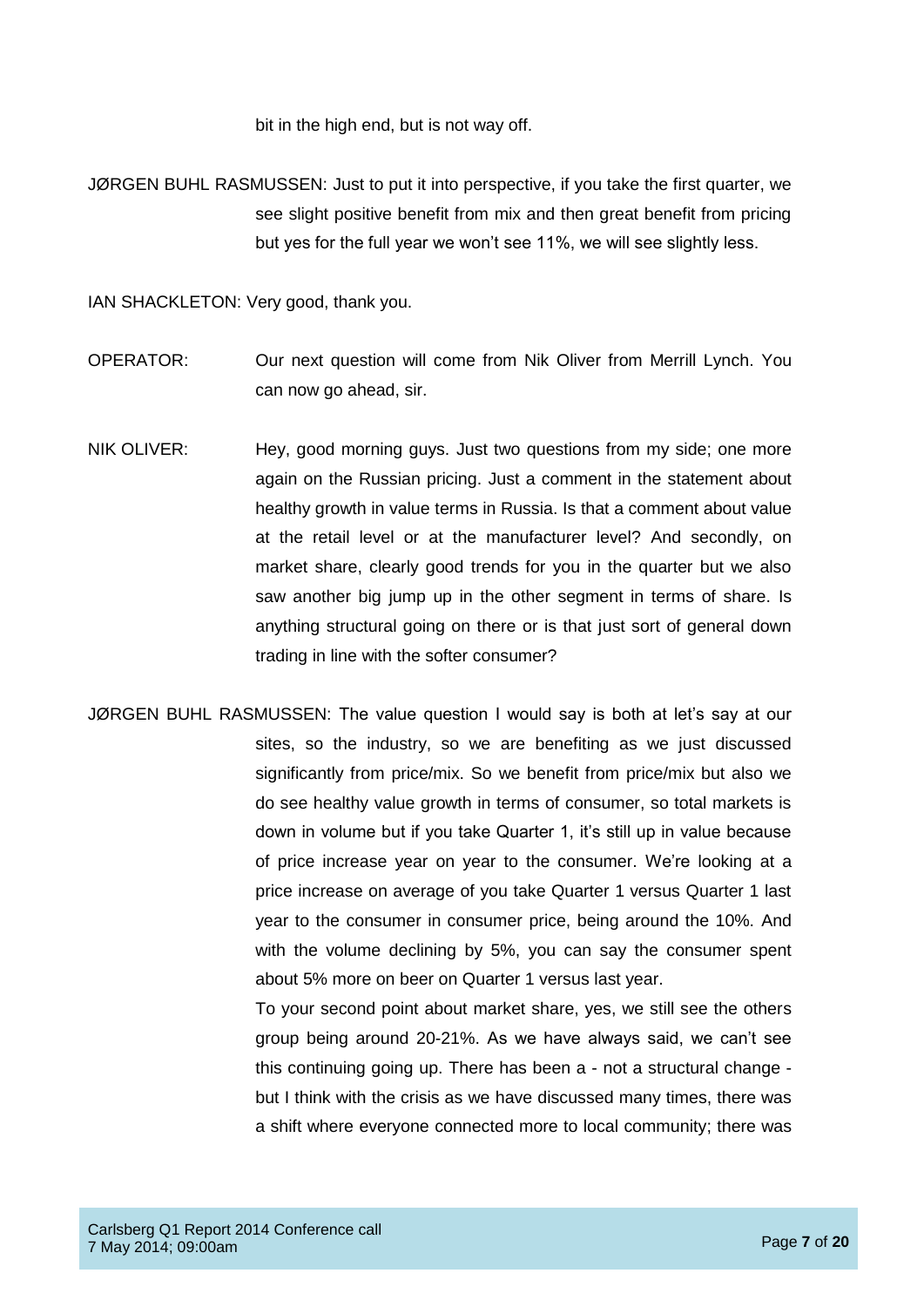a lot of new local players coming up with local beer brands and there they started getting the increase. A lot of them also play on tactics like the kind of old Soviet style type brands and some retro Soviet style communication. It's not all sold on low price so they gain some momentum back in 2009/2010, have been building on that but as we also do more and more, we are trying to respond to it doing similar tactics in our portfolio in some regions. So again, at some point in time we will certainly see that kind of getting to the maximum, the group of other brands.

- NIK OLIVER: Okay, that's very clear, thank you.
- OPERATOR: Our next question will come from Tobias Björklund from Danske Bank. You can now go ahead, sir.
- TOBIAS BJORKLUND: Yes, good morning. I have three questions. First question is if you could give an update on the kiosk closure, you say it is the final year on your impact you are seeing in Q1, but if you could give an update on that. Second question is there is going to be the BSP roll out, you rolled in the UK and in Sweden and I read in the media that there's been minor hiccups and what do you see here going forward from this roll out? And also related to BSP, you said the charge is 450-500 million in total for 2014, how much was the charge here in Q1 for that? Thank you.
- JØRGEN BUHL RASMUSSEN: Kiosk closure, we do believe we have now seen the end of the impact of kiosk closure as we also stated going onto the year. Quarter 1 should be the last time you see any impact. So if you take the minus 5% decline on total market for Russia in Quarter 1, our estimate would be close to half would be due to the final impact of kiosk closure. The other half, so 2.5, maybe 3% would be due to the overall kind of macro economy, consumer confidence not being that great, that's the kind of split we have. But now, going forward, there should be no more impact from kiosk closure. We have seen about 50 to 60% of the total universe – of the old universe where we used to sell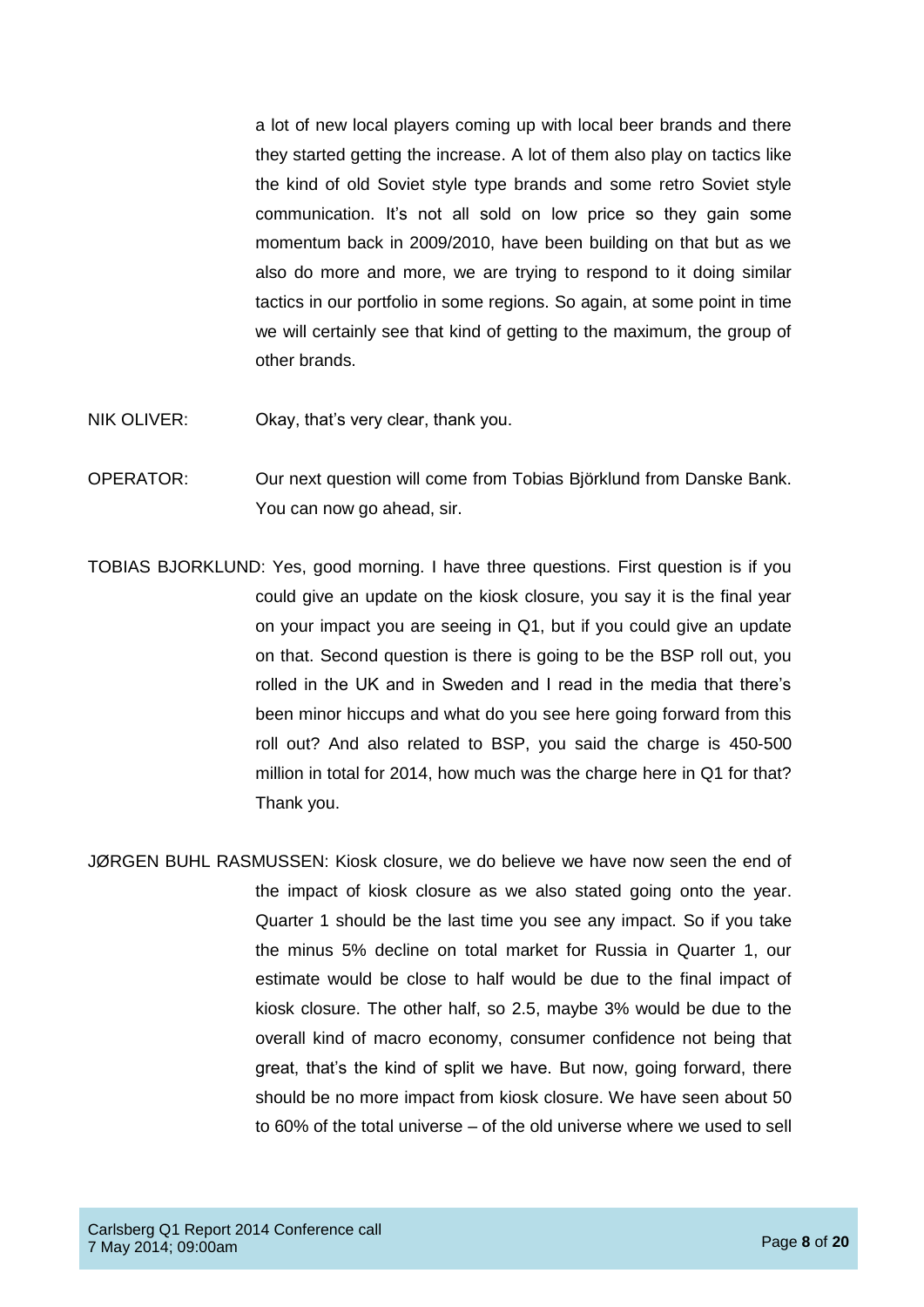beer – are no longer selling beer of kiosk or pavilions.

JØRN P. JENSEN: On BSP, if we take the last one first then that - so the amount in total for Q1 is around 150 million. On UK, yes we knew that the go live in the UK would be quite, quite complex, it is a very complex business, more complex than any of our other businesses. So we knew that it would be slightly more tricky than what we had seen in the past and what we expect to see going forward. As we have it, it went quite well; there were definitely in the first week some distribution issues to some customers in the UK. That was fixed and everything is working now as it should. A little cleaning up is in the final process, but yes, in the first week or so there were a few delivery problems or distribution problems to some customers in the UK.

TOBIAS BJORKLAND: Thank you.

- OPERATOR: Our next question will come from Trevor Stirling from Sanford C Bernstein. You can now go ahead, sir.
- TREVOR STIRLING: Morning, Jørgen and Jørn. Quick question on FX and transactional FX versus translational. I see in Eastern Europe the FX hit to revenue is 18% but to operating profit minus 59. Is that because you're including the transactional FX in your FX adjustments, Jørn?
- JØRN P. JENSEN: Well yes, that we do, we do include transaction effect in organic development but on the other hand, that is not the explanation to the EBIT development, it is as much as we also said before, the negative leverage from the lower volumes on our fixed cost base and as you will recall, in the operational leverage, especially in the first quarter, because it is so small, is just very, very high. But we will include transaction effect into organic development.
- TREVOR STIRLING: So for instance, if the Rouble fell further and that increased the price of your USD denominated or EUR denominated raw materials in Russia, that wouldn't be part of the organic calculation that would be treated as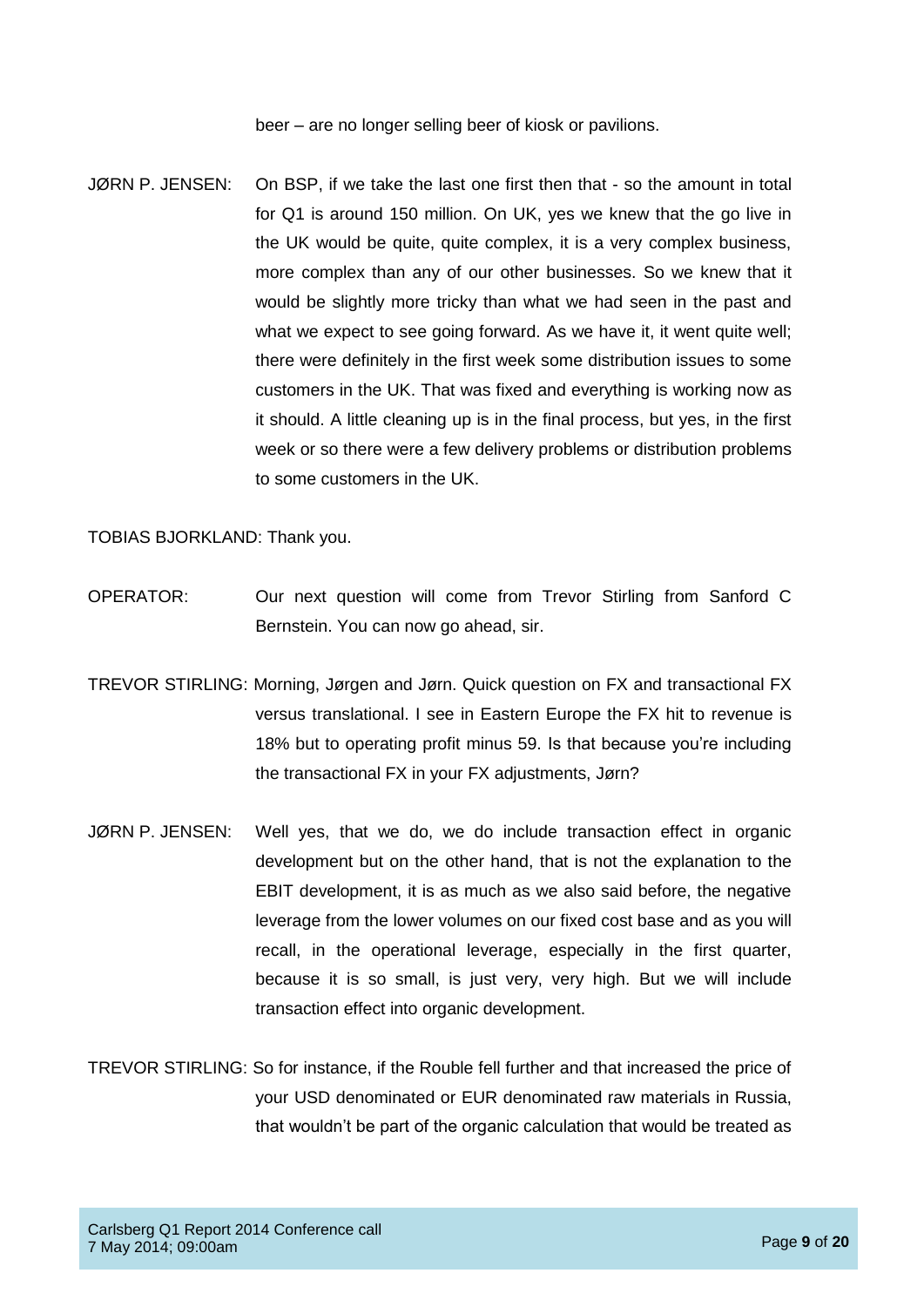## a hit to profits from FX?

JØRN P. JENSEN: No, the other way round.

TREVOR STIRLING: The other way round? Okay.

JØRN P. JENSEN: The other way round, so transaction effect is part of the organic development so for instance, now when we have adjusted our outlook on the Rouble exchange rate from 49 to 51, the negative transaction effect of that is included in the high-single-digit organic profit growth expected for the year.

TREVOR STIRLING: Okay, very clear, thank you, Jørn.

- OPERATOR: Our next question will come from Casper Blom from Handelsbanken Capital. You can now go ahead, sir.
- CASPER BLOM: Thanks a lot. Good morning guys. A couple of questions also from me; in Asia I note your comments that you've seen a marked slowdown in Vietnam. If you could give a few more comments on that, whether it's just something temporary. And coming back to the Ukraine situation where the excise tax is now being increased, do you see any risk of other countries in that region doing the same thing as their economies are now struggling a bit? And then finally, in Western Europe, I note that your depreciations are somewhat smaller this quarter. Is that merely an effect of the change in accounting policies or is there anything extraordinary in this? Thank you.
- JØRGEN BUHL RASMUSSEN: Thanks Casper. On the Vietnam question, it's really linked to macro economy and I think one of our colleagues has the same reference in their trading update on Vietnam. The macro economy isn't great at the moment and therefore, a lot of categories suffer a little in Vietnam. So that's really the reason we are referring to here. If we talk about the beer tax increase in Ukraine, first of all I think that's probably not our biggest worry at the moment in Ukraine, the beer tax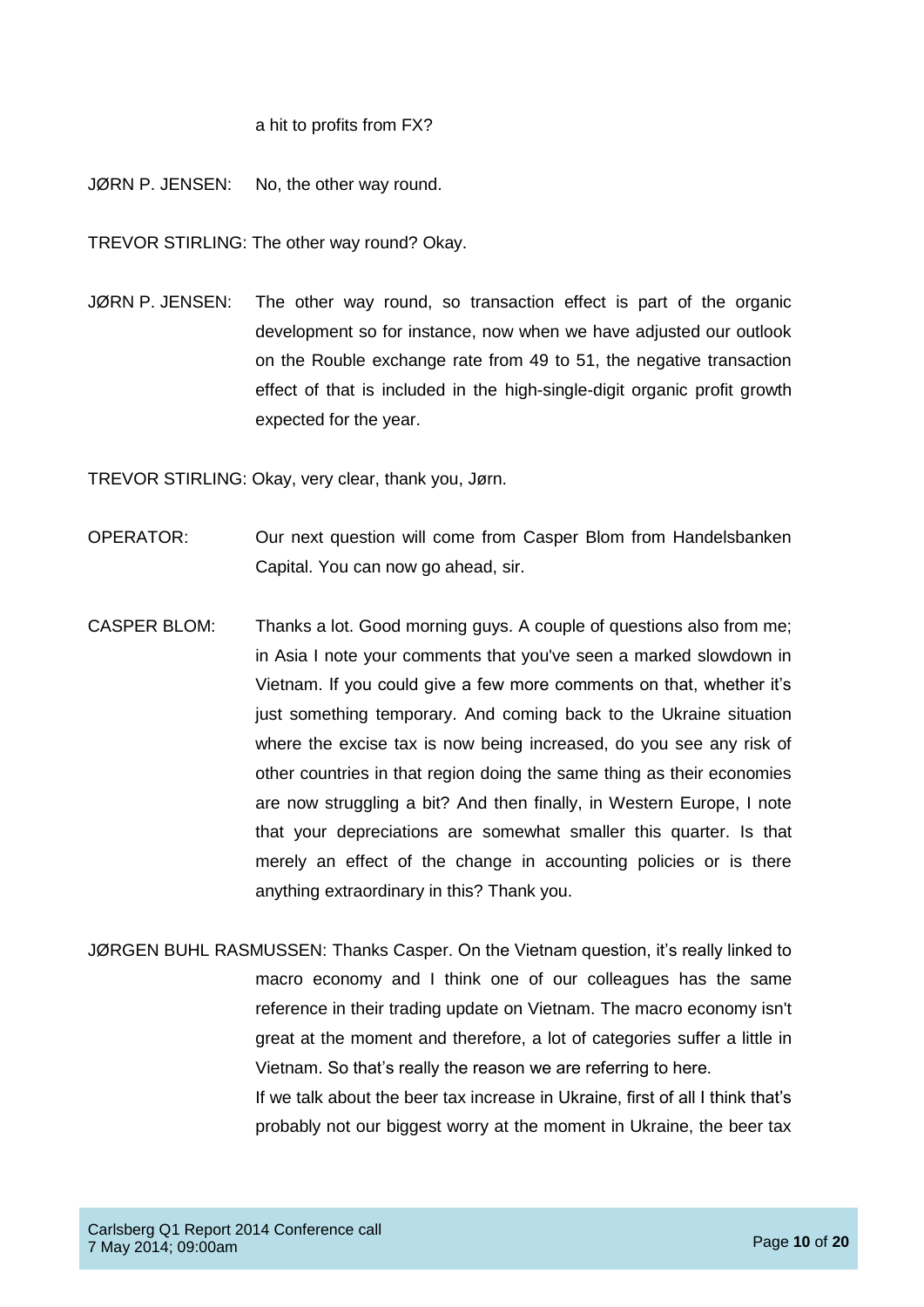increase of close to 40%. Will others do the same? I think we have very firm plans in Russia on beer tax increases for the next two to three years. We don't expect that to change. Neither the latest signals coming out, or in the last several months, in terms of what they're saying when they talk about alcohol taxation. Will it be in some other markets, there's always a risk but it's not our biggest worry, and certainly not on Ukraine, the beer tax.

On Western European depreciations Casper, no, there's nothing extraordinary on depreciations in Western Europe.

CASPER BLOM: Okay, so the lower depreciation is an effect of the accounting change?

JØRGEN BUHL RASMUSSEN: There might be other things explaining it more precisely. Peter will get back to you on that one later today.

- CASPER BLOM: Great, thanks a lot.
- OPERATOR: Our next question will come from Sanjeet Aujla. You can now ask a question.
- SANJEET AUJLA: Yeah hi there, I just wanted to get some clarity on the marketing spend outlook, so you're talking about a step up in investment in Asia for this year, at the Group level you're talking about sales and marketing spend flat as a percentage of sales. So does that imply a reduction in marketing spend in Western Europe and Eastern Europe? And if so, where? Thanks.
- JØRGEN BUHL RASMUSSEN: No, we still assume and I think we have also, we have said that in our release, Q1 release. We expect our marketing investment to be in line with last year as a percent of revenue. That means for us an increase because as we talk to many of you about, we do a lot of ROMI and value management which means our investment should be more and more efficient because we get better and better at how to invest our money and get more for the buck. So, underlying should be a slight increase in terms of payback on the investment, so no, we are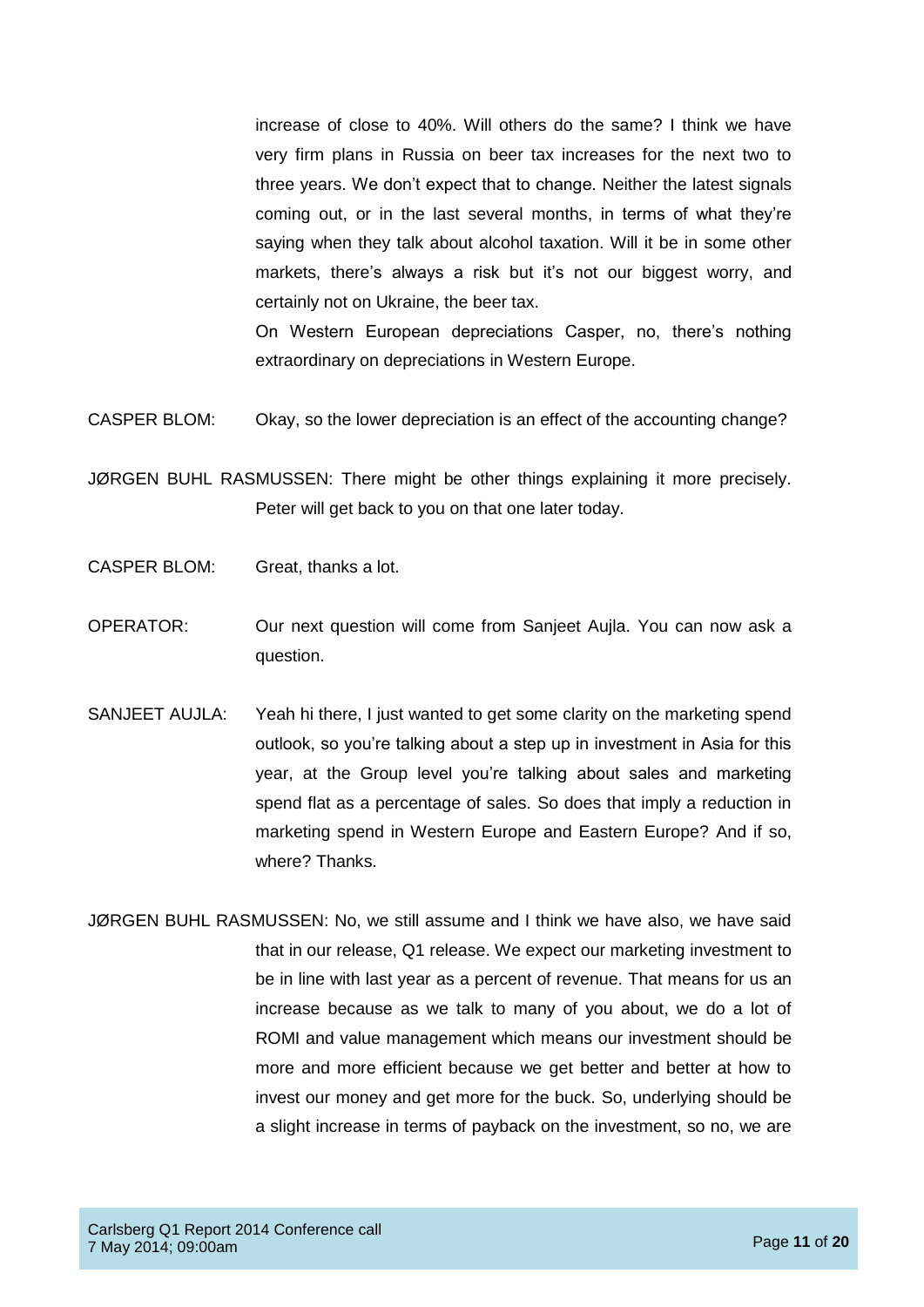not planning to decrease our marketing investment elsewhere. It's really as Jørn referred to earlier, and as we have done now year after year, keep working on changing how we work and it's an endless journey; we have done a lot but we will keep doing more and of course, if we have bigger challenges, we need to try to accelerate in every corner of the business. But we are not going to the marketing area to cut costs there.

- SANJEET AUJLA: Okay. Just to follow-up on Russia, can you just give us the numbers for your sell in and sell out for the quarter?
- JØRGEN BUHL RASMUSSEN: You're talking about what we normally talk about, in-market sales and …
- SANJEET AUJLA: Yeah, shipments and depletions, yeah, yeah.
- JØRGEN BUHL RASMUSSEN: We probably have to come back here not to give you a wrong number.
- SANJEET AUJLA: Okay. And roughly, can you just tell us what your volume decline in Ukraine was?
- JØRGEN BUHL RASMUSSEN: Our volume decline was higher than the market and therefore you can also see we lost a little market share in Ukraine - not a lot.
- SANJEET AUJLA: Okay, thanks.
- OPERATOR: Our next question is from Hans Gregersen from Nordea, you can now ask your question.
- HANS GREGERSEN: Good morning. Four quick questions; in Asia, can you give an update on the Chinese platform and the volume development i.e. you mentioned you'd taken up some loss making volumes, to give some clarity on that. Secondly, on Russia, can you give an insight into the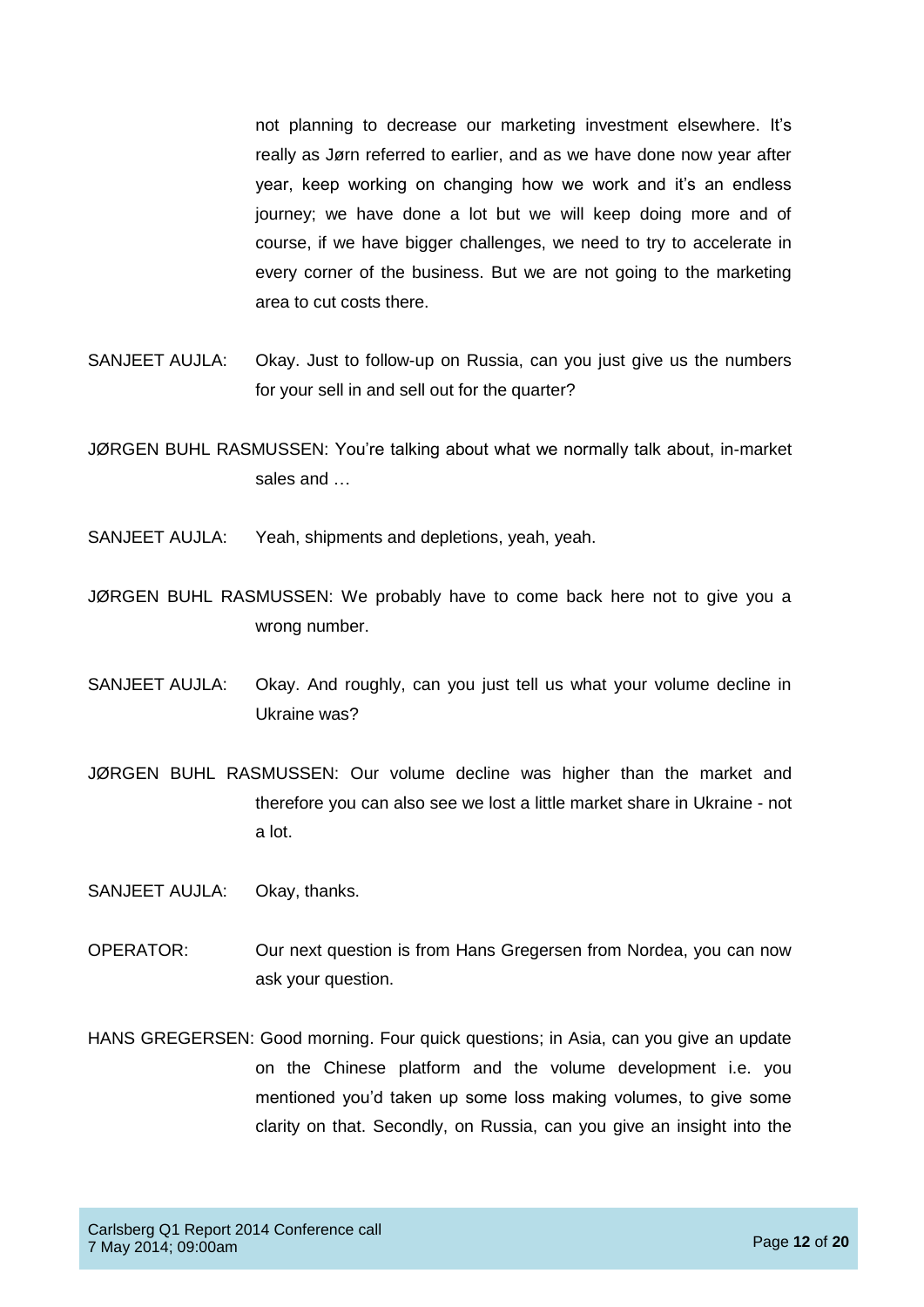assumptions behind your changed market guidance primarily on the macroeconomic side? Secondly, in terms of the price/mix or the price increase you have implemented quite nicely in Quarter 1, can you give a little bit more clarity what's actually going on? Is it mixed changes or just simple price increases? And finally on the competitive status, there have been a lot of market share movements among the major brewers in Russia; we've seen several of the brewers announcing several brewery closures. Can you give a competitive update on the market as such? Thank you.

JØRGEN BUHL RASMUSSEN: Hans, could you just repeat your last question?

HANS GREGERSEN: I'm saying several of the brewers have taken out capacity and announced brewery closures and so on and so forth. Can you give an update on the competitive outlook as you see it right now in Russia?

JØRGEN BUHL RASMUSSEN: Yes we can. So Asia and I think I got all your questions, the sound wasn't great but it was about what we talked about cleaning up the portfolio and I would say that's an exercise we do on a kind of ongoing basis across our businesses, in particular in a place like China where we really work hard on premiumisation and the more successful we are on premiumising our local power brands and also rolling out our international brands, you always end up with some brands at the bottom of your portfolio, no longer being very profitable and that's what we're cleaning up with intervals and that's what you're seeing we're doing in the first quarter in particular in China. That of course, has a negative volume impact in our Chinese volume development but as I've said so many times and we'll keep repeating; we run the business based on trying to balance volume and value and not just to gain volume, and that's why we're also seeing very strong increase in net sales per hectolitre in China, double digit percent increase partly driven by price but also by cleaning up in portfolio. On Russia --

HANS GREGERSEN: Sorry, can I just understand your answer correctly. The effect, would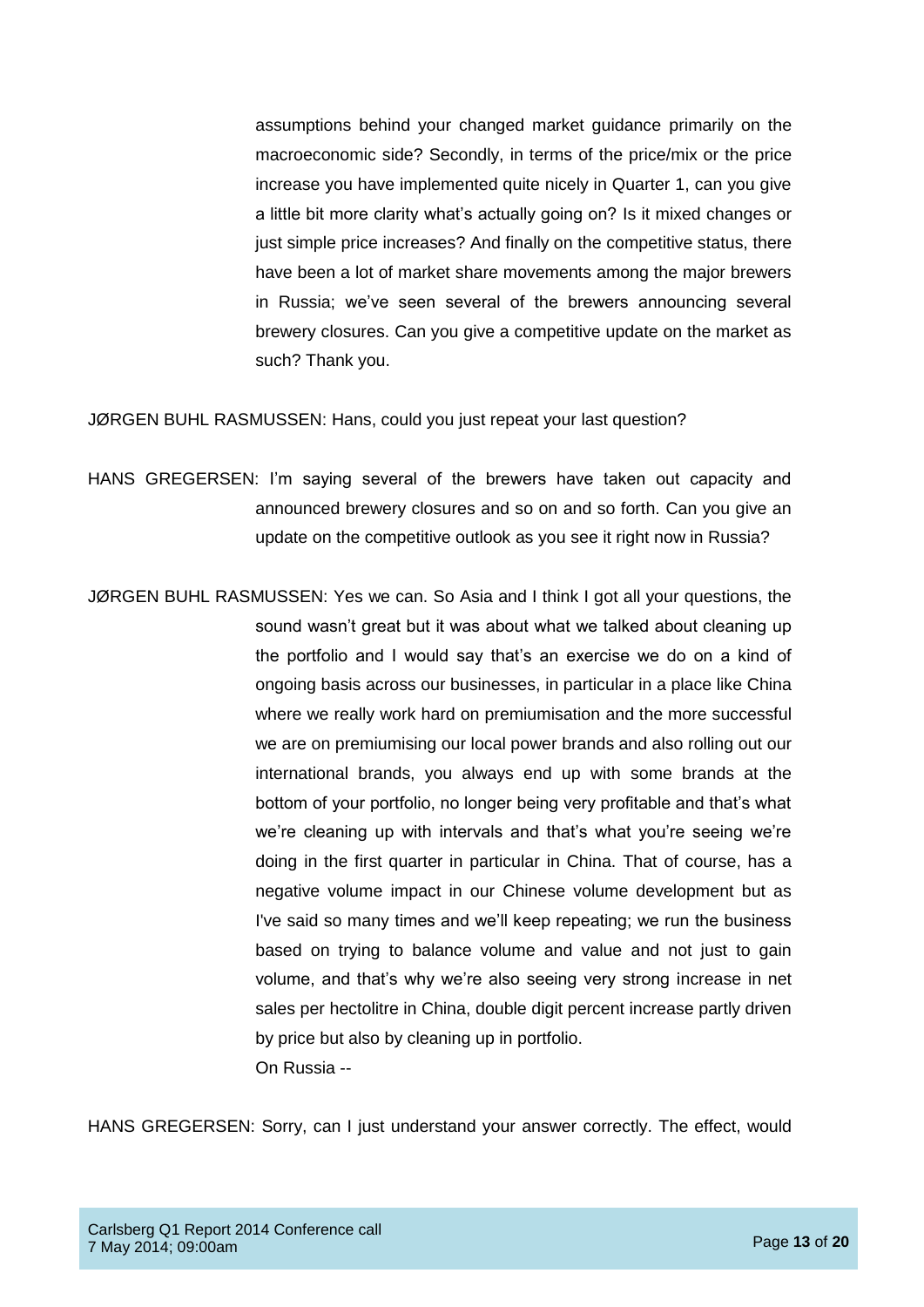that mainly be in Quarter 1 or should we expect that as an ongoing factor for the remainder of the year?

JØRGEN BUHL RASMUSSEN: Of course there will be some impact also in the next quarter and the following quarter because those products do no longer exist in our portfolio, so there will be an impact going forward. But it will only improve our value performance. It's the right thing to do when you work on premiumisation, we believe.

> On Russia and macro economy and I mean what is kind of driving the change to the beer market outlook, as I referred to when I talked about Quarter 1, we said the 5% decline we're seeing in Quarter 1, about half would be explained by the kiosk closure and the last effect of kiosk closure so you can say the underlying decline we believe in Quarter 1 from macro economy and consumers, probably 2-3%. We are saying after the full year 5% and that's based on we do see uncertainty in the Russian economy and how that will impact the Russian consumer, and therefore we're getting a little more pessimistic on market development than we were in February. The whole change versus February is really what has happened in Ukraine and the Ukrainian crisis and how that impacts Russia and the consumer on the street. So that's the reason for the change and outlook for the beer category.

> On price/mix, the benefit on price/mix is much more pricing than mix; we only see slight benefit from mix, it's more price so price increases we had last year and those you are aware of. We had one close to 4% early part of this year and we have announced also a price increase from May of 4%, but that of course is not in Quarter 1.

JØRN P. JENSEN: I just want to add, Hans, just to be even more precise on this on macro and Russia and our outlook. So what we're basing it on to be kind of factual about it is the latest IMF outlook for Russia which is basically no GDP growth at all this year. Still GDP growth expected in the coming years but no growth this year. So of course it is quite a big change versus how perception was around the economy just three months ago.

Final one on capacities in Russia, well the picture I think is pretty clear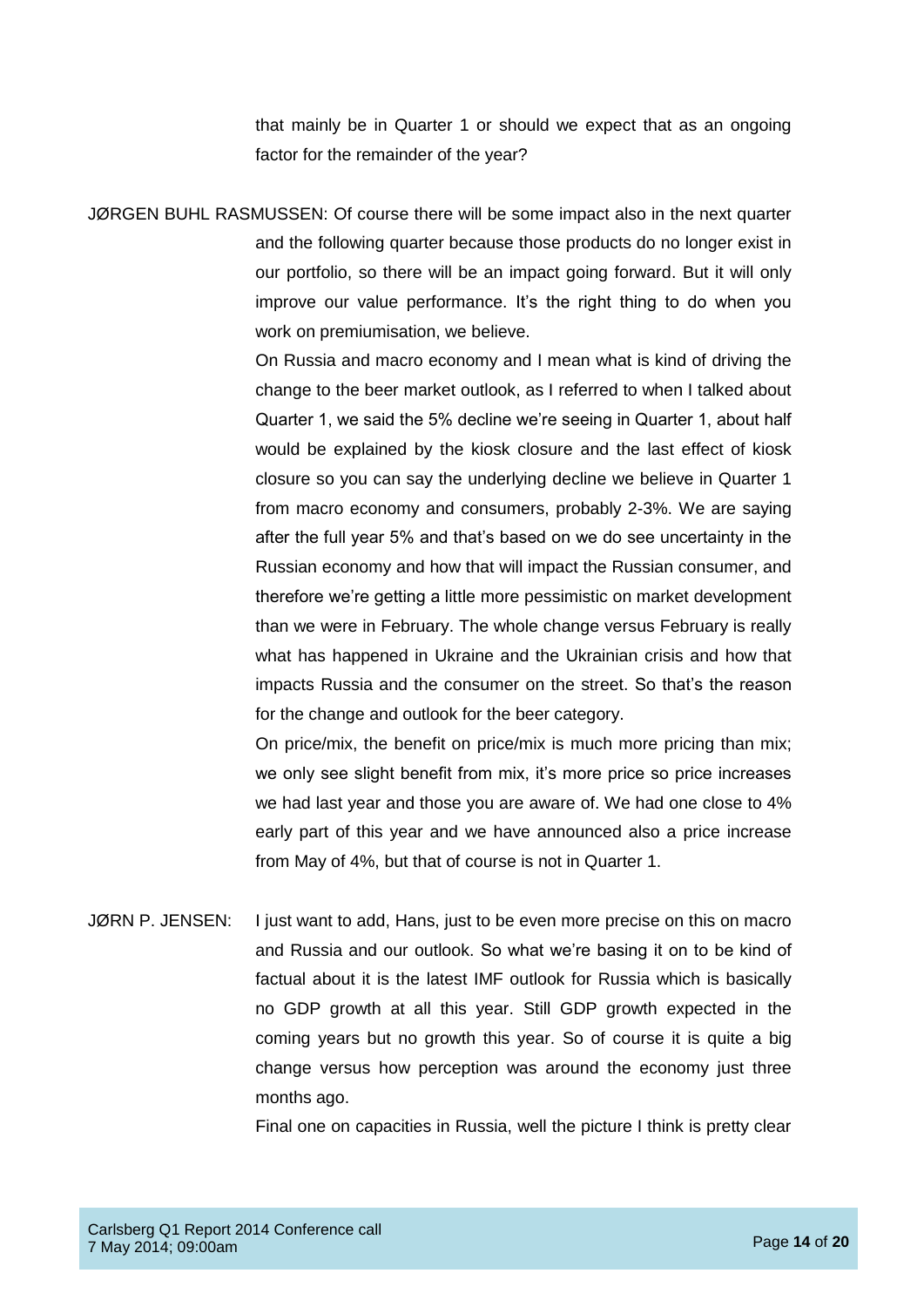what has been announced on brewery closures and so on from competitors, we are still finalising our network exercise for Europe as such, and when that is finally done then we will take decisions based on that.

HANS GREGERSEN: Any timeframe for that announcement?

JØRN P. JENSEN: No, no, well we have internal plans but as you know, when it comes to those kinds of things, we don't talk about it before we actually do it.

HANS GREGERSEN: Okay, thank you.

- OPERATOR: Our next question will come from Melissa Earlam from UBS; you can now ask your question.
- MELISSA EARLAM: Good morning. Just a couple of follow-up questions on the Eastern Europe revenue per hectolitre growth please. Just to be precise on the price increases, just to clarify that you took one in September of last year of around 3 to 4% and a 4% second increase in the latter part of March to cover the excise increase. I was wondering if you could comment whether all the competition has followed at this stage in May. The second question is just regarding the market share improvement; you commented that you gained share in the traditional trade and in the modern trade, but can you just comment where you're taking share by price segment? Thank you.
- JØRGEN BUHL RASMUSSEN: Yes, if I start with your question around price increase, you're right, we took a price increase last year in September and that was around the 4%. Then we also took one in March of 4% and I also just said we have announced already a price increase of 4% in May but of course not in Q1 numbers. Then we had earlier in 2013 also some price increases benefiting Quarter 1 this year.
- MELISSA EARLAM: So just to clarify on that, the aggregate effect, is it notably greater than the underlying price increases that we saw in Q1 2013 or is there quiet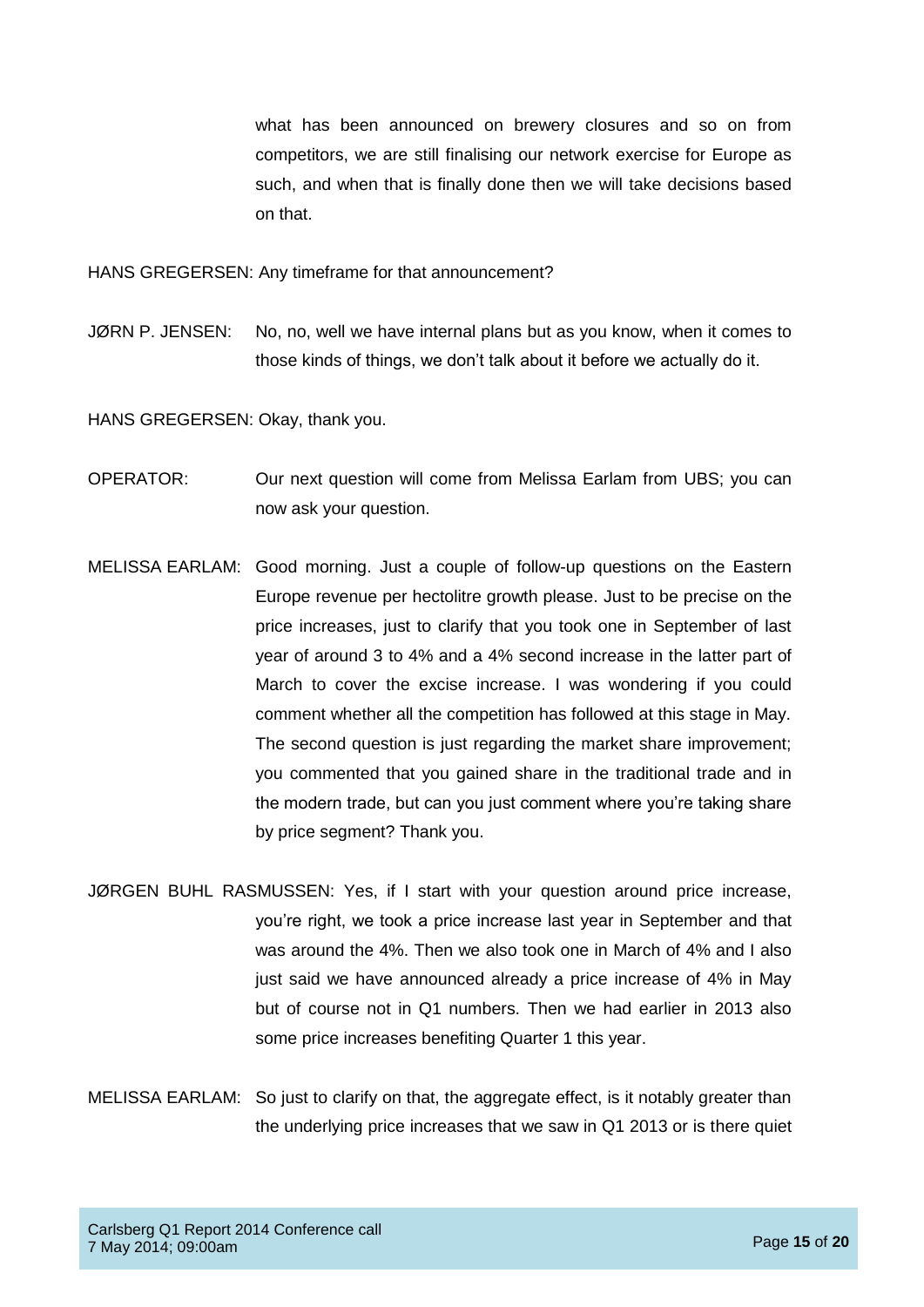a strong comparable benefit as well? Because your Q1 2013 revenue per hectolitre in Eastern Europe was down 7%, so I'm just trying to understand what is an easy comparable base versus what is incremental aggregate pricing.

- JØRGEN BUHL RASMUSSEN: It is a slightly easy comps and also, if you go back to 2013 Q1, a lot of the reason for that negative price/mix was about how the whole destocking kind of happened in that quarter where the mix wasn't exactly right you could say, in terms of the stocking up by our distributors. So yes, we have easy comps and that's also why we say don't expect the 11% for the full year when we talk about price/mix benefit for Eastern Europe. If it comes to competition, in general I would say competition seems to be following our price increases. You always have some time a month or two moth time lag, there's maybe one lagging a little behind, but in general, competition seems to be following our price increases. Then you had the last question or were that the two questions you had?
- MELISSA EARLAM: The last question was just on the market share improvement that you've seen year-on-year. You commented that you'd seen it in the traditional trade and in the modern trade, but could you just comment where you're seeing the market share gains by price segment within the market? Are you gaining share in the premium end of the market is another way of asking the question I guess.
- JØRGEN BUHL RASMUSSEN: Yeah, if you look versus our market share in Quarter 4, we are gaining in all segments except super-premium. Super-premium we are kind of flattish but all our segments we are up against our market share in Quarter 4, including premium, so the one I referred to be would be super-premium where we are flat.
- MELISSA EARLAM: Great, thank you so much for clarifying those points.
- OPERATOR: Our next question will come from Mitch Collett from Goldman Sachs, you can now go ahead.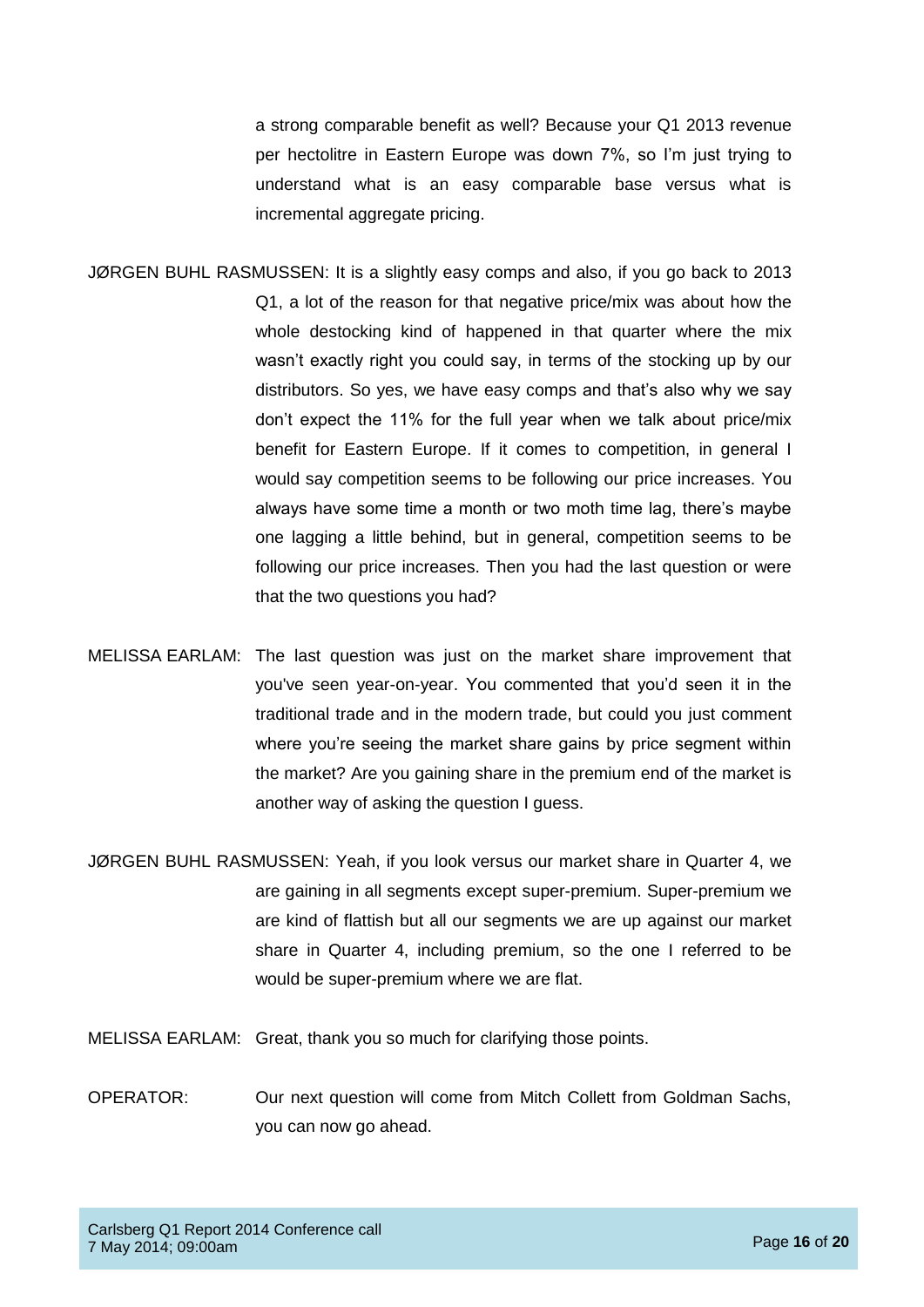- MITCH COLLETT: Hi there, you said that kiosks are still negatively impacting your volume performance, but can you clarify - I think last year one of the things that negatively affected price/mix was the mix impact of the kiosk closures and I think in particular the impact that had on brands like Baltika 7. Are you starting to see an improvement for that one and would you expect that to benefit your mix as we start to move through the rest of the year?
- JØRGEN BUHL RASMUSSEN: Kiosk, yes, it is the last quarter we see negative impact on kiosk closure we believe, primarily to the first couple of months in the quarter. On Baltika 7 yes, we do see better performance of Baltika 7; in fact, it's one of the stronger performing brands in Quarter 1. We see slight benefit from mix in Quarter 1, what we will see for the full year, I think we still have this kind of uncertainty about the whole macro economy and the Russian market development, so it's really a little hard to talk about what would be mix for the full year with the uncertainty we have at the moment.
- MITCH COLLETT: But I guess a mix drag from kiosk closures is probably now largely finished?

JØRGEN BUHL RASMUSSEN: Yes it is, completely finished.

- MITCH COLLETT: A second question if I may; central costs are obviously higher and you said that's to do with the phasing of marketing which you've talked about how that will I guess back out through the year. But there are also I guess some other costs where there's been some phasing within central costs. Do you think central costs for the full year will be broadly similar to last year or should we expect the escalation in Q1 to continue?
- JØRGEN BUHL RASMUSSEN: Yes to the kind of the last part of the question. When it comes to the phasing, yes, it is marketing investments, but it is definitely also supply chain costs, and that is pure phasing over the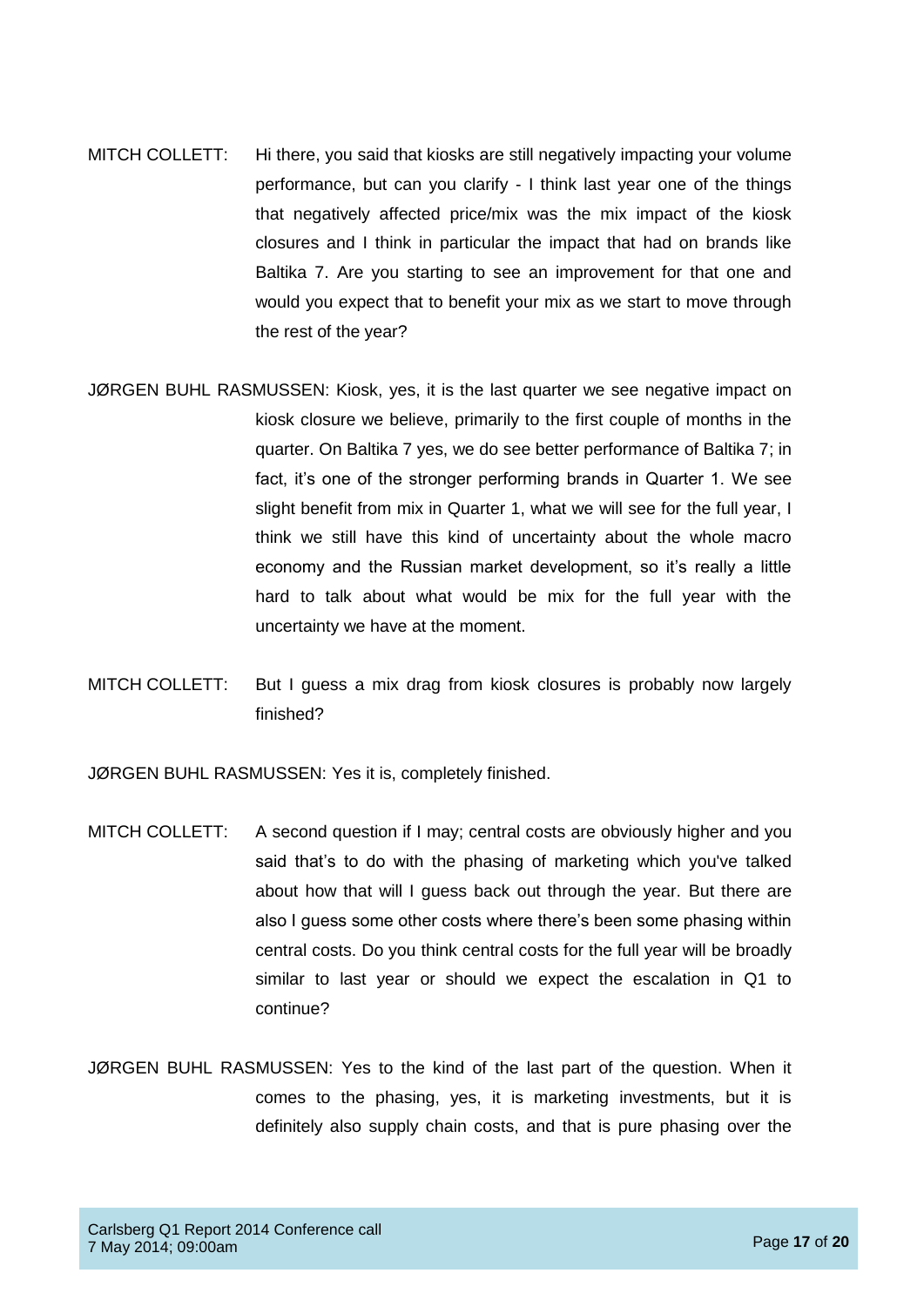year versus the quarters last year. So it is, yes it is really all phasing and more or less in line with last year is also where we expect to end.

MITCH COLLETT: Okay, thank you.

OPERATOR: Our next question will come from Søren Samsøe from SEB; you can now go ahead, sir.

- SØREN SAMSØE: Yes, just some follow-up questions firstly on the guidance. I'm sorry to take this up again, but the market growth you expect 5% down now for the full year and you said half of that was kiosk closures and half of that was from macro. I was just wondering what have you included in terms of the food prices going up in Russia because I remember in previous years you have used this as an explanation for sometimes when the market growth has been weak because there was less room in the budget for buying beer. So how much have you sort of included for that in the guidance?
- JØRGEN BUHL RASMUSSEN: Just to clarify, Søren, we are not saying for the full year half of the 5% will be kiosk closure. We are saying for Quarter 1 of the 5% decrease half of that was driven by the impact of kiosk closure and the other half was underlying macro economy. For the full year we're saying minus five and that's mainly driven by macro economy and negative consumer sentiment.

SØREN SAMSØE: Okay, yeah.

- JØRGEN BUHL RASMUSSEN: So kiosk closure impact is only Quarter 1 and therefore the full year impact of kiosk closure is very minor.
- SØREN SAMSØE: But you're not yet included any affect for higher food prices that should impact your growth negative.
- JØRGEN BUHL RASMUSSEN: No, we are assuming a kind of inflation rate high-single-digit percent.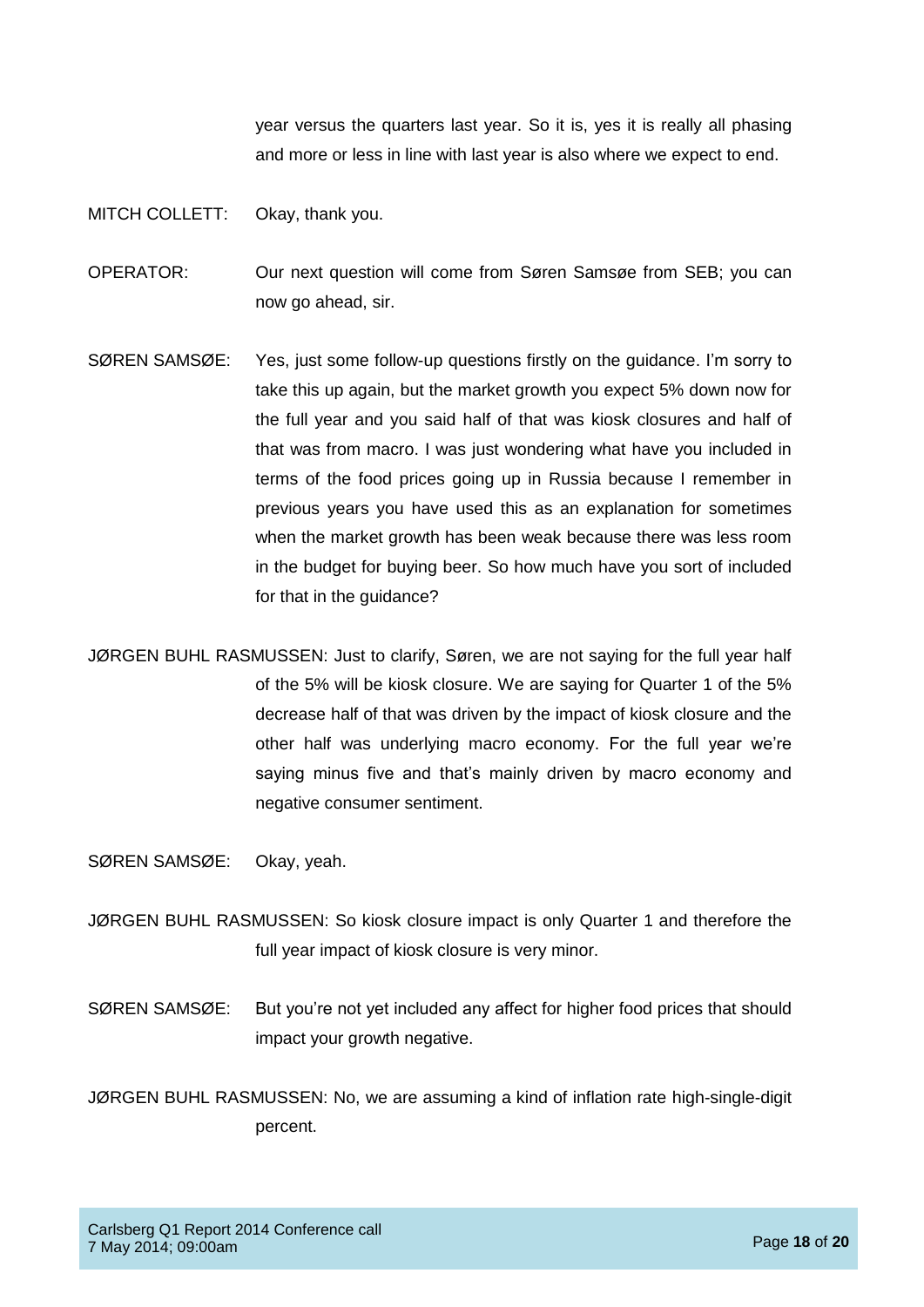- SØREN SAMSØE: Okay. And another question regarding your goodwill on Russia because it looks like some companies are starting to make goodwill write-downs on their Russian assets - sorry, on their Russian goodwill – is this at all any consideration of yours or is that not relevant really?
- JØRN P. JENSEN: That is not really relevant. It is as we have explained many, many times before, don't forget that the goodwill that we are carrying on Russia is the goodwill that we got in connection with the S&N transaction i.e. it's goodwill on 50% of the Russian business whereas we as you know, own all of it, so the impairment test on goodwill in Russia is basically 100% of the business cash flow wise versus the goodwill that actually was only on 50% of the business in 2008. So no, it's not really relevant.
- SØREN SAMSØE: Okay, great. And then finally, on your working capital or your trade working capital, you're now including the all, the excess taxes are now being included in that. Could you maybe elaborate a little bit on that, on how that compares with last year? I mean how's that really impacting your trade working capital in absolute numbers? Thank you.
- JØRN P. JENSEN: Yes we have now decided to include excise duty which I guess you could say we should probably have done from the beginning, in the sense that excise duty of course sits as a liability but is also part of accounts receivable, so it is part of - it's definitely part of trade working capital. So whenever that goes up or down, it normally follows also what happens on accounts receivable. There's nothing in particular on duties payable, so the change is more or less zero quarter over quarter.
- SØREN SAMSØE: Okay, and for the full year what do you expect?
- JØRN P. JENSEN: Well as you know, we're not guiding in those kinds of details for full year.
- SØREN SAMSØE: Okay, thank you very much.